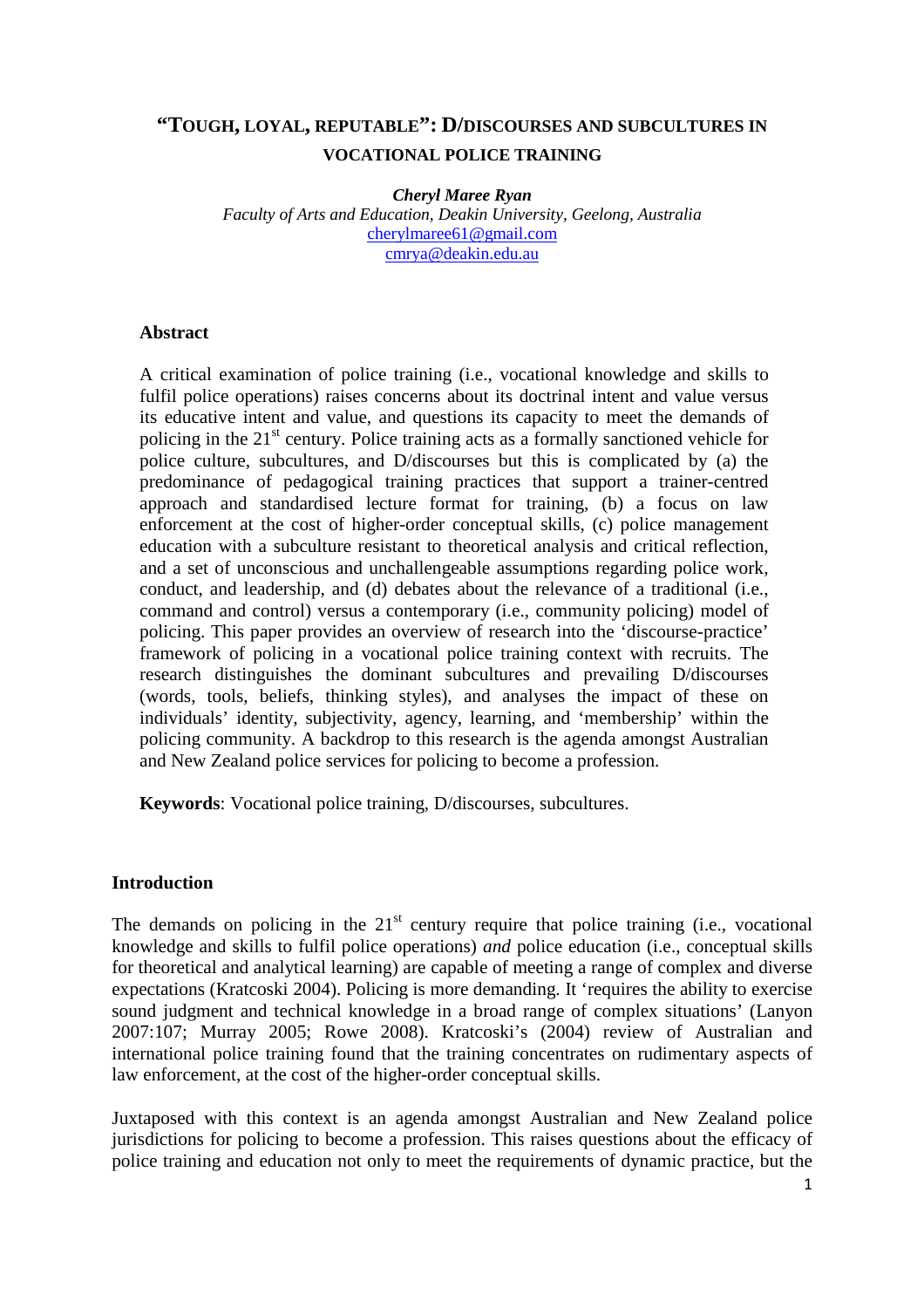aspirant intention of policing to become a profession. Lanyon (2007:107) argues that policing needs to move away from its 'artisan status' to that of a profession in order to meet 'the current and future sophisticated demands and expectations'. In response, a number of police jurisdictions have initiated partnerships with universities to provide higher education pathways. These pathways vary amongst jurisdictions and the efficacy of them in integrating the vocational police training with higher education, and enhancing policing practice, is as yet unclear. Underscoring all of this is the need for 'radical restructuring' of police organisations (Lanyon 2007:107), clarity about the nature and scope of policing (Lanyon 2007; Murray 2005; Rowe 2008), the preferred model of policing, and what constitutes a body of knowledge for policing (Lewis 2007; Murray 2005).

This paper provides an overview of research that focused specifically on police vocational training for recruits. The research identified and analysed the dominant subcultures and prevailing D/discourses.

# **Review of Literature**

#### **Police culture**

Shearing and Ericson (1991:487) define police culture as 'figurative logic' whereby culture is not literal. Instead, it is symbolic, rhetorical, and metaphorical: it is the product of oral communication (narratives, 'war stories') which explains and justifies action. These conceptions of police culture resonate with the notion of D/discourses as particular 'ways of talking' and 'ways of seeing' that are resistant to challenge and change (Fairclough 1995:41).

The literature review of police culture reveals a range of common characteristics that are inherently interrelated, dynamic and need to be viewed as products and resources of D/discourses. These characteristics can be more easily understood in terms of three subcultures I have named for ease of explanation: *family-relationships*, *command and control*, and *"real" police work*.

# **Subcultures**

The heart of the *family-relationships* subculture is that peers represent the 'family' and the organisation the 'parent' (Bonifacio 1991). Whilst 'parent' and 'family' provide a common understanding and identity, they are also supportive *and* punitive (Bonifacio 1991; Fielding 1994; Neyroud & Beckley 2001; Prenzler 1998; Reiner 1992, cited in Shanahan 2000; Waddington 1999b). Family-relationships are built upon the perception of and ability to be capable and reliable which necessitates the need to be or be seen to be "perfect" (Bonifacio 1991; Neyroud & Beckley 2001; Manning 1978, cited in Chan 1997; Shanahan 2000; Waddington 1999b).

The *command and control* subculture, with its paramilitary ethos and the organisation's strict hierarchical command structure (Bonifacio 1991; Heidensohn 1992; Cain 2002; Fleming & Lafferty 2003; Palmer 1994; Panzarella 2003; Waddington 1999a & 1999b), simultaneously underscores and complicates the *family-relationships* subculture. Waddington (1999a:301) describes the police organisation as a 'punishment-centred bureaucracy' where poor behaviour is readily noted and punished, but where good behaviour is often unacknowledged. The paramilitary model has been criticised for maintaining the status of police managers and stifling independent thinking and innovative practice (Cowper 2000; Panzarella 2003).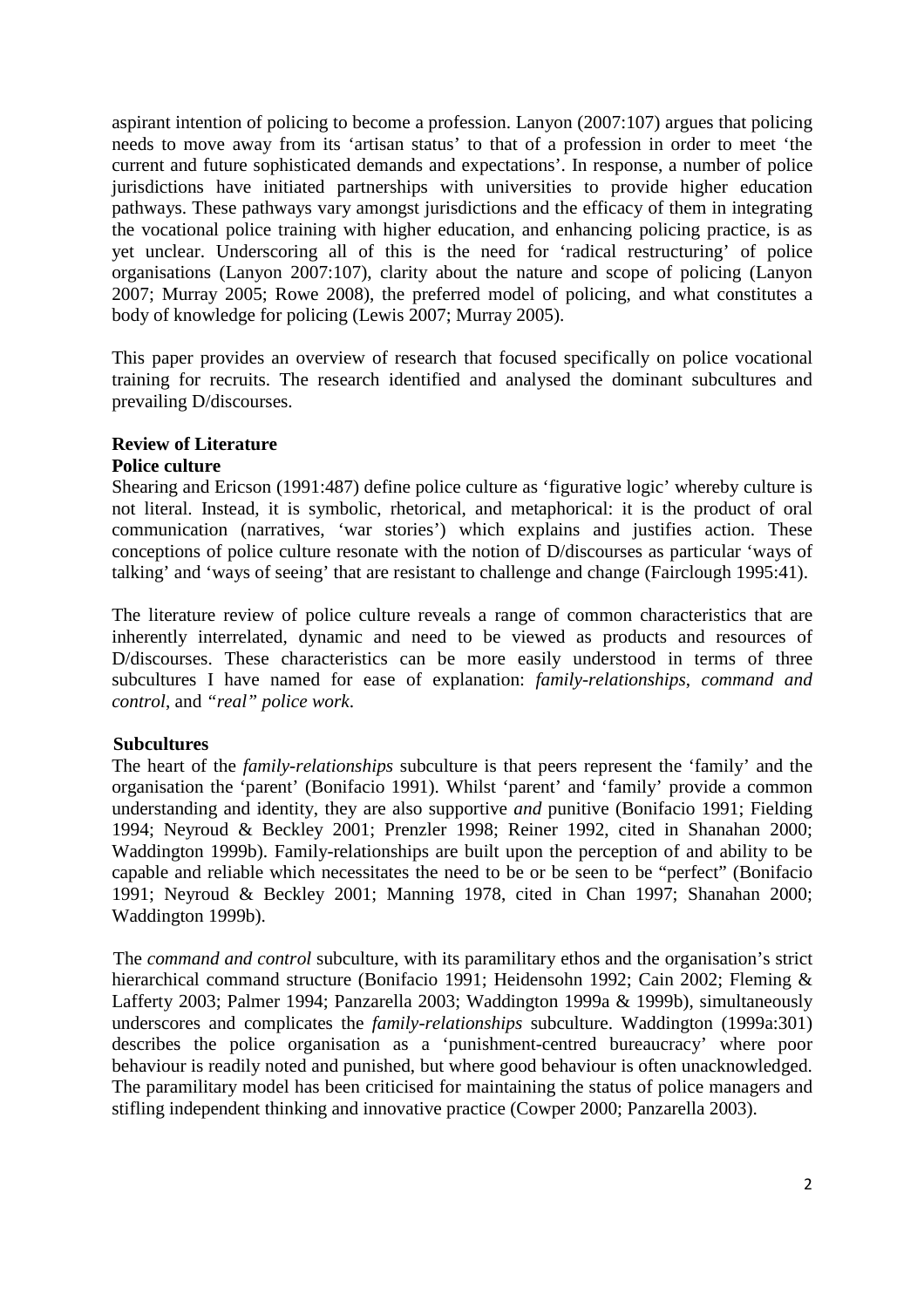Finally, the *"real" police work* subculture is grounded in operational policing. This is supported by a 'sense of mission' (Reiner 2000:89) and political and legal sanctions to control society (Manning 1977). The 'cult of masculinity', combined with the emphasis on fighting crime, provides further justification for the application of authority and the maintenance of reputation and status (Dick & Cassell 2004; Frewin & Tuffin 1998; Reiner 2000; Martin & Jurik 1996; Waddington 1999a & 1999b). The need to maintain assertive control requires quick and decisive action which means thinking (reflectively or critically) could be judged as a weakness (Bonifacio 1991).

#### **Police training**

The literature on police vocational training reveals the predominance of pedagogical training methods over andragogical (adult learning) methods and questions the doctrinal versus educative intent and value of these methods (Birzer 2003; Birzer & Tannehill 2001; McCoy 2006; Marenin 2004). Such methods and the lack of integrated curricula do not guarantee the development of skills in decision making, problem-solving, and critical thinking (Birzer & Tannehill 2001, Ortmeier 1997, cited in McCoy 2006; Marenin 2004; White 2006).

Police instructors are '…primarily law enforcement practitioners and not educators' (McCoy 2006:88). McCoy (2006) stresses the need for police trainers to develop a professional training standpoint and to engage in reflective practice. 'Experience alone does not make a person a professional adult educator…' (Elias & Merriam 1995, cited in McCoy 2006:89), and the ability to reflect upon her or his practice and experience is imperative. Vickers's (2000:508) and Adlam's (2002) critiques of police management education found a set of unchallengeable assumptions about police work and conduct which repressed 'learning through reflection and critique'.

#### **Nature of policing**

In attempting to define the nature and scope of policing, four dimensions are identified, but the boundaries appear to be blurred. The dimensions are (1) fighting and preventing crime, (2) the legitimate, state-sanctioned use of force, (3) the provision of a public service and maintenance of public order, and (4) 'administrative and procedural' functions in response to the requirements and systems of accountability (Rowe 2008:8-13).

#### **Model of policing**

Integral to the nature of policing and training is the model of policing, Lewis (2007:149) draws on Murray's (2002 & 2005) work in comparing the key features of these two models. A traditional model frames 'policing as a craft/trade' whereas the contemporary model defines it 'as a profession'. An 'authoritarian approach to policing' is adopted in the traditional model as opposed to the contemporary model's 'problem-solving' approach. Historically, policing has been characterised by a 'quasi military management style' which is antithetical to a 'democratic management style' of the contemporary model. '[E]mphasis on physical attributes' underscores the traditional model of policing, whereas the contemporary model has an 'emphasis on intelligence', or the thoughts that underscore action. Finally, the traditional model is characterised by an 'insular and defensive culture', unlike the 'open and consultative culture' of the contemporary model.

#### **Theoretical framework and methodology**

A deconstructive/post-structural approach and assumptions were applied to this research. (Connole 1993). It therefore aimed to challenge that which is taken-for-granted by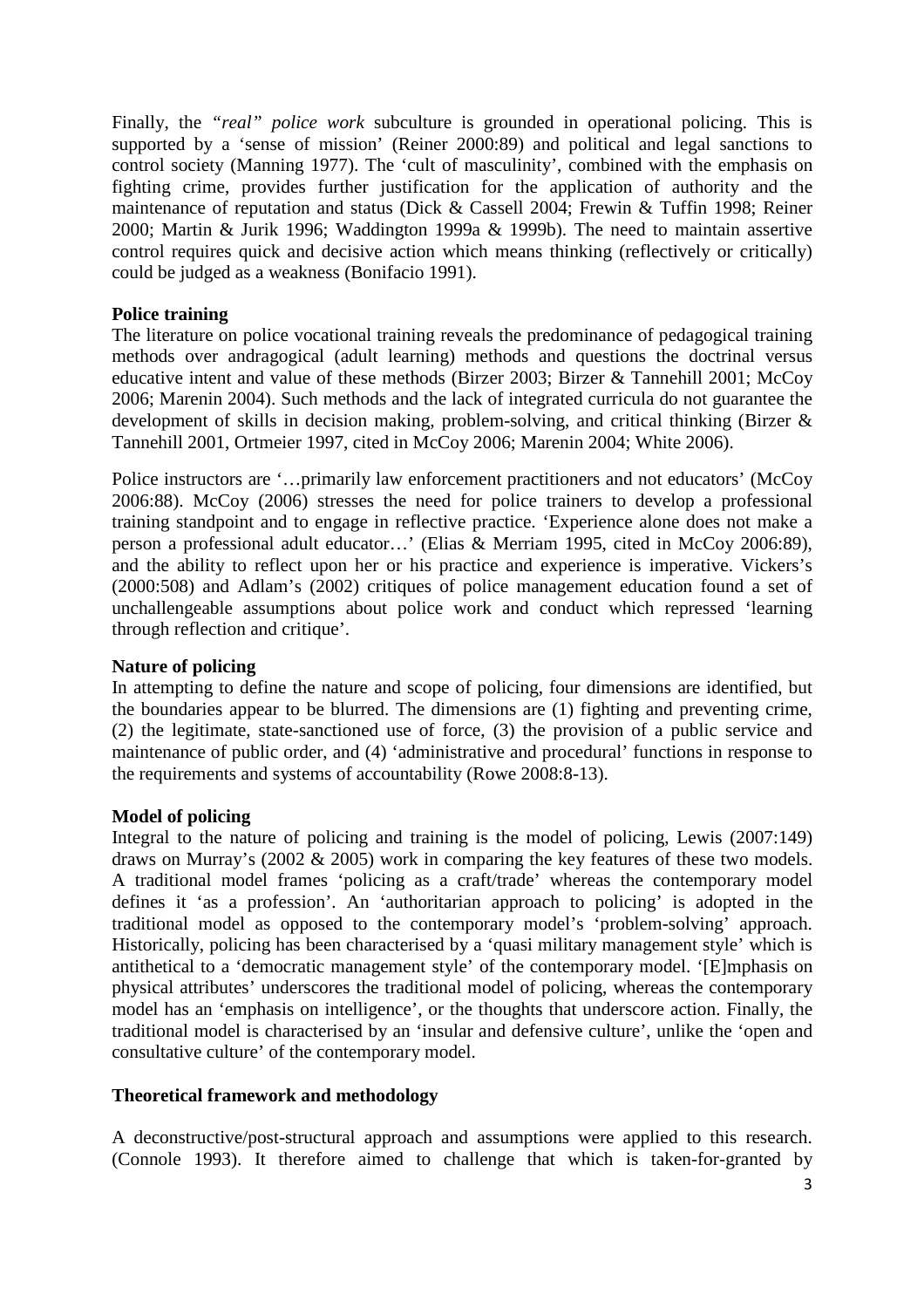investigating the construction and interpretation of knowledge, "truth", and social realities, and the deconstruction of these through the lens of the prevailing D/discourse. While trainers might believe their 'discourse-practice' framework is based on 'true statements' (Cherryholmes 1988:34), from a deconstructive/post-structural perspective, 'truth is discursive', and discourses are situated in history and are influenced by power (Cherryholmes 1988:34). According to Foucault (cited in Cherryholmes 1988:34-35), truth is represented by:

...the types of discourse which it accepts and makes function as true...the means by which it is sanctioned; the techniques and procedures accorded value in the acquisition of truth; the status of those who are charged with saying what counts as true.

Gee's (2005:7) definition of discourse as the correlation between 'language-in-use' (little "d" discourse) and other elements (big "D" discourse) such as symbols, tools, values, beliefs, and thinking styles best captures the intent of this research. This definition is explained further by Gee (2004:40-41) as:

…a way of using not just words, but words, deeds, objects, tools, and so forth to enact a certain sort of socially situated identity, and…cultural models (taken-for-granted stories)…to construct certain sorts of situated meanings.

The repertory grid technique is situated within the constructionist paradigm (Cassell & Walsh 2004; Fransella & Bannister 1977). The grid is a type of 'structured interview' that assigns mathematical values to people's personal constructs (Fransella & Bannister 1977:4). Various character and personality attributes and gender, relating to a range of policing functions and roles, were provided to the participants. The grid interview (Cassell & Walsh 2004; Dick & Jankowicz 2001; Fransella & Bannister 1977) facilitated access to trainers' and trainees' inner-most beliefs about themselves and others, either as police officers and police trainers, or in the case of the trainees as their anticipated 'police self' (Conti 2006:227), and the expectations of the 'discourse-practice' (Cherryholmes 1988:1) framework of policing. Data from the questionnaires and interviews were analysed using grounded theory and a discourse analytic framework respectively. The latter involved the examination of the data using Fairclough's (1995:98) 'situational', 'institutional' and 'societal' dimensions of discourse analysis, and Gee's (2005) discourse analytic process investigating: meaning creation through language, roles, values, thinking styles; identity formation; distribution of power, status and gender; and the value and meaning attributed to people, objects, activities.

Fourteen police trainees (six females, eight males) and nine trainers (four females, five males) participated in the repertory grid interviews. In addition, 54 questionnaires were completed by 46 trainees (15 females and 29 males, the majority in the 19 to 25 years age group) and eight trainers (three females and five males, the majority in the 36-45 years age group).

#### **Findings and Discussion**

The most common personality and character attributes and gender (elements within the grid interview), were classified according to the three D/discourses identified from the questionnaire data.

**Table 1 - Elements** 

| <i>Warrior D/discourse</i>             | <b>Tough-love family D/discourse</b> | <b>Perfect self D/discourse</b> |
|----------------------------------------|--------------------------------------|---------------------------------|
| Element $1 - \text{tough}$             | Element $4$ – <i>compliant</i>       | Element $12$ – reputable        |
| Element $2 - \mu$ <i>duthoritative</i> | Element 9 – <i>accepted</i>          | Element $13$ – <i>sensitive</i> |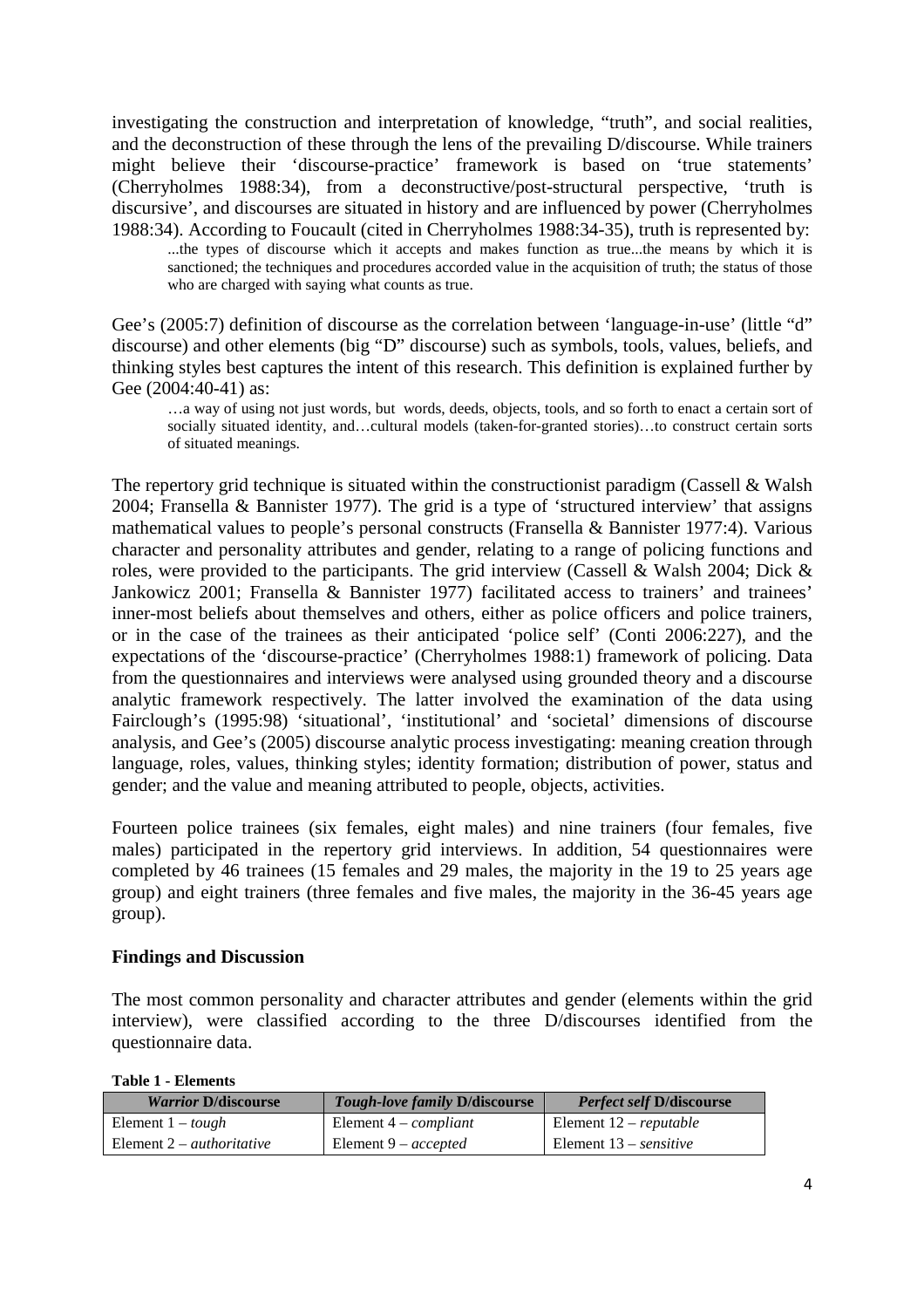| Element $3$ – willing to exercise  | Element $10$ – different    | Element $14 - tolerant$         |
|------------------------------------|-----------------------------|---------------------------------|
| power                              | Element $11 - \text{logal}$ | Element $15 - logical$          |
| Element $5 - strong$               | Element $17$ – conforms     | Element $16 -$ <i>assertive</i> |
| Element $6$ – willing to use force |                             | Element $18$ – self-control     |
| Element $7 - female$               |                             |                                 |
| Element $8 - male$                 |                             |                                 |

The analysis of the data from the interviews revealed the predominant D/discourse across the three groups was that of the *Warrior*, closely followed by the D/discourses of *Tough-love family* and *Perfect self*.

#### **D/discourses**  *Warrior* **D/discourse**

|        | $\boldsymbol{v}$ and $\boldsymbol{v}$ is the set of $\boldsymbol{v}$           |
|--------|--------------------------------------------------------------------------------|
| Female | "Males are always believed to be the stronger and tougher sex"                 |
| Male   | "At some stage throughout the course ALL the females have been emotional (i.e. |
|        | upset, crying, etc) and no males have"                                         |
| Male   | Police culture is conveyed through "war stories"                               |
| Female | "Putting your body on the line"                                                |
| Male   | "Being tough, strong and aggressive"                                           |

Gender and the body as a political object (Foucault 1977; Westmarland 2001) are at the heart of the "*Warrior* D/discourse". Whilst many types of masculinity can exist simultaneously, one type can dominate (Hearn & Collinson 2006) and become "culturally exalted" (Connell 1995:110). This is certainly evident within this D/discourse. Underscoring this D/discourse are the "*command and control*" and "*"real" police work*" subcultures. The former is founded on the paramilitary ethos and strict hierarchical command structure (Bonifacio 1991; Heidensohn 1992; Cain 2002; Fleming & Lafferty 2003; Kappeler, Sluder & Alpert 2001; Palmer 1994; Panzarella 2003; Waddington 1999a), which represent a 'punishment-centred bureaucracy' (Waddington 1999b:301). The *"real" police work* subculture signifies: 'crimefighting' and a 'sense of mission' (Reiner 2000:89); state power and the legitimate use of force; physical strength, power and ability to take control; and authority and compliance (Silvestri 2003; Westmarland 2001). A consequence of the *Warrior* D/discourse is that gender becomes a powerful resource, a 'rationale' and an 'outcome' (West & Zimmerman 1987:126) for both females and males. The representation of policing as an essentially masculine occupation through D/discourse and images permits gender and other differences to be constructed and maintained (Brown & Heidensohn 2000; Garcia 2003; Silvestri 2003; Westmarland 2001). The policewoman therefore represents the 'ultimate oxymoron' (Brown & Heidensohn 2000, cited in Silvestri 2003:31).

In the grid interview, element  $8 -$  "male" was positively correlated and ranked highly by the trainers in three constructs – *admire*, *instructor*, and *ideal police officer*, with "female" ranked low. In the questionnaires, each participant group perceived differences (trainers – 62.5 per cent, trainees – 59 per cent and 46 per cent) between how males and females experienced police training. Gender differences relating to physical ability, levels of aggression, academic ability, and personality attributes such as an authoritative manner, were commonly identified by both the trainers and the trainees.

#### *Tough-love family* **D/discourse**

| Male   | "It's like a private club to be joined at some time"                               |
|--------|------------------------------------------------------------------------------------|
| Male   | "Team, loyalty, strength, unity" versus "Look after mates, gossip, and bitchiness" |
| Female | "Supportive (common work goals) and provides peer networks" versus "Misguided"     |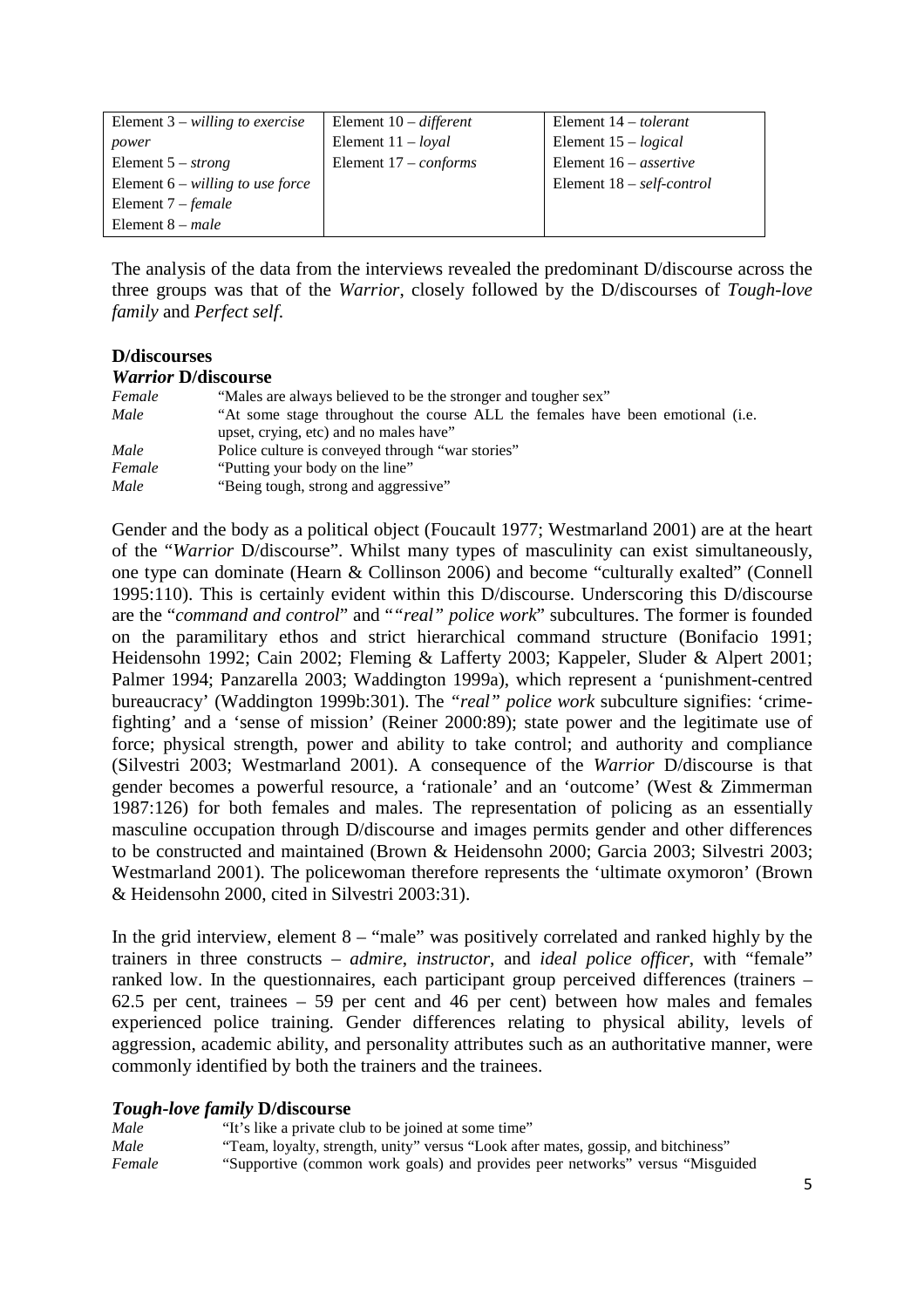|        | loyalty and suppression of individual initiative"                                |
|--------|----------------------------------------------------------------------------------|
| Female | "It's a huge gossip factory – if you don't hear your own name, you must be doing |
|        | OK''                                                                             |

The *Tough-love family* D/discourse is about internal relationships, conformity, membership, and identification. It coalesces with the *family-relationships* subculture characterised by solidarity, a common identity provided by peers (family) and the organisation (parent) (Bonifacio 1991; Fielding 1994; Neyroud & Beckley 2001; Prenzler 1998; Reiner 1992, cited in Shanahan 2000; Waddington 1999b), and tempered by support *and* punishment (Bonifacio 1991). The *Tough-love family* D/discourse is both a product and resource of the dominant culture, the power relations inherent within it and, hence, circumscribes individuals' subjectivity and agency. It is about membership and acceptance within an organisation, occupation, and a peer group, and how one is "Othered" by others (Hall 2004). "Othering" can be understood as a consequence of a number of D/discourses that construct difference and enact "Othering" based around a number of factors such as gender, sexuality, commitment to the family (peers) and the parent (organisation), and lack of conformity.

### *Perfect self* **D/discourse**

| Male   | "It's us (police) versus <i>them</i> (general public)"                                                                 |
|--------|------------------------------------------------------------------------------------------------------------------------|
| Female | "Supportive, understanding and a sense of belonging" versus "insular, us and them<br>mentality, and elitist"           |
| Male   | "It is important to look and act professional."                                                                        |
| Male   | "The public want to be comforted by us when they are hurt, but they want more so to                                    |
|        | be reassured by our actions – that we have things under control at an incident. Our<br>strength makes them feel safe." |
| Male   | "We know right from wrong and we act with honesty and integrity."                                                      |
| Male   | "Must not allow the public to get under your skin and change your course of action."                                   |

Image, discipline, separateness, the ability to handle self (Westmarland 2001), and a sense of superiority underlie the '*Perfect self* D/discourse' and combine with the *"real" police work* and the *family-relationships* subcultures. The *family-relationships* subculture is built upon the need to be or be seen to be perfect (Bonifacio 1991; Neyroud & Beckley 2001; Shanahan 2000; Waddington 1999a & 1999b). This supports the *"real" police work* subculture which is grounded in operational policing and political and legal sanctions to control society (Manning 1977). The *Perfect self* D/discourse and complementary subcultures support the development of particular thinking styles that maintain culture, D/discourses, and power and gender relations. Central to this D/discourse is an élitist identity. Adlam (2002:27-28) refers to the 'socio-biological élitist rationality', built on the notions of legitimate power and authority (Silvestri 2003), the belief that police 'know best' (Adlam:27-28), and an obligation to 'look the part' (Frewin & Tuffin 1998:178-181). The élitist identity and maintenance of image and reputation bring into play the 'we/they [police/public] paradox' (Perez 1997, cited in Garcia 2005:68), and exemplifies an organisation's capacity to construct a particular stance towards outsiders (Fairclough 1995:52).

In comparing the characteristics and functions of the subcultures and D/discourses with traditional and contemporary models of policing, outlined previously, they appear to be positioned predominantly within the traditional model.

#### **Police training and its function**

Police training is focused predominantly on law enforcement (Kratcoski 2004) which reflects the aspirant intent of policing (Foster 2003), maintains the status quo, and positions training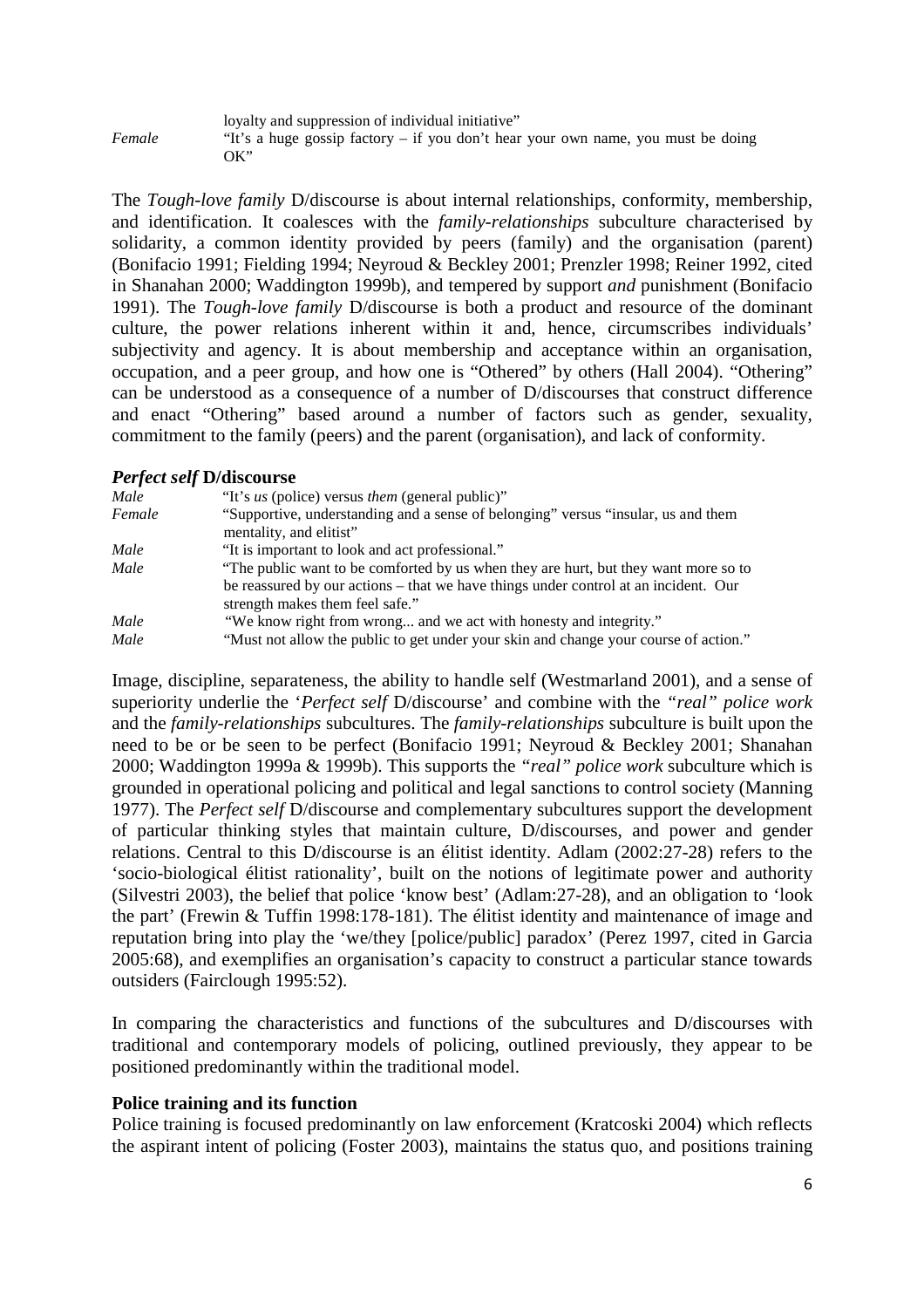in a traditional, technical framework (White 2006). Webster (2006:5) argues that when pedagogies are viewed as a set of 'mechanical skills', a means rather than an outcome, learning is at best 'trivialised', at worst, never evaluated, taken-for-granted, and overlooked. The focus is instead on how effectively trainees can acquire skills, knowledge, and attitudes to achieve certain behavioural learning outcomes and to demonstrate conformity. Pedagogies are not ideologically neutral; they can be used to regulate behaviour, actions, and practices. This is especially marked in settings where students are perceived 'as objects' of value to those in authority (Freire 1970/2000, cited in Webster 2006: 6). In this context, a police trainee is a paid employee and that status essentially 'buys off' a trainee's 'rights to choose how she or he should be treated' (White 2006: 393). The trainee is paid to learn and is an 'object' of value to the organisation.

Various authors (Birzer 2003; Birzer & Tannehill 2001; McCoy 2006; Marenin 2004; White 2006) are unanimous in recommending a move from traditional pedagogical approaches in police training to andragogical methods with integrated and holistic curricula, and the adoption of professional practice requirements for police trainers (McCoy 2006).

### **Conclusion**

The findings of this research are set in a somewhat complex context with an agenda amongst Australian and New Zealand police jurisdictions for policing to become a profession, debates about the nature and scope of policing, and the preferred model of policing. While deliberations about these critical areas continue, the purpose, design and delivery of police training and education varies amongst police jurisdictions.

The three prevailing D/discourses in police vocational training corroborate critical aspects evident in the literature in terms of police culture, subcultures, the traditional model of policing, and training practices. The research shows that the D/discourse of the *Warrior* predominates in police training closely followed by the D/discourses of *Tough-love family* and *Perfect self*.

Critically, the *Warrior* D/discourse influences both internal and external relationships and interactions, and therefore the enactment of the other two D/discourses. The trainers' and trainees' personal constructs in relation to gender and the body as a political object (Foucault 1977; Westmarland 2001) reveal the strength of the *Warrior* D/discourse. This is complicated by pedagogical practices that reflect doctrinal values rather than educative values. Membership, conformity, competence, and being the 'perfect' police trainee are manifestations of the *Tough-love family* D/discourse and determined by the *Warrior*  D/discourse. Similarly, the need to establish status and a reputable guise are manifestations of the *Perfect self* D/discourse imposed by the D/discourse of the *Warrior*.

The functions and consequences of the D/discourses are the acquisition of a specified identity and membership within the policing family. The manifestations, functions, and consequences of the three D/discourses coalesce to establish and maintain a powerful and challenging context within which identities are formed and augur a challenging context for change. The words of two trainees reflect the challenges that the culture, subcultures, environment, and these D/discourses present to the trainees:

*Female* "Policing is the strongest, most pervasive culture I have come across." *Male* "I try to fit in and I think I do fit in... most of the time."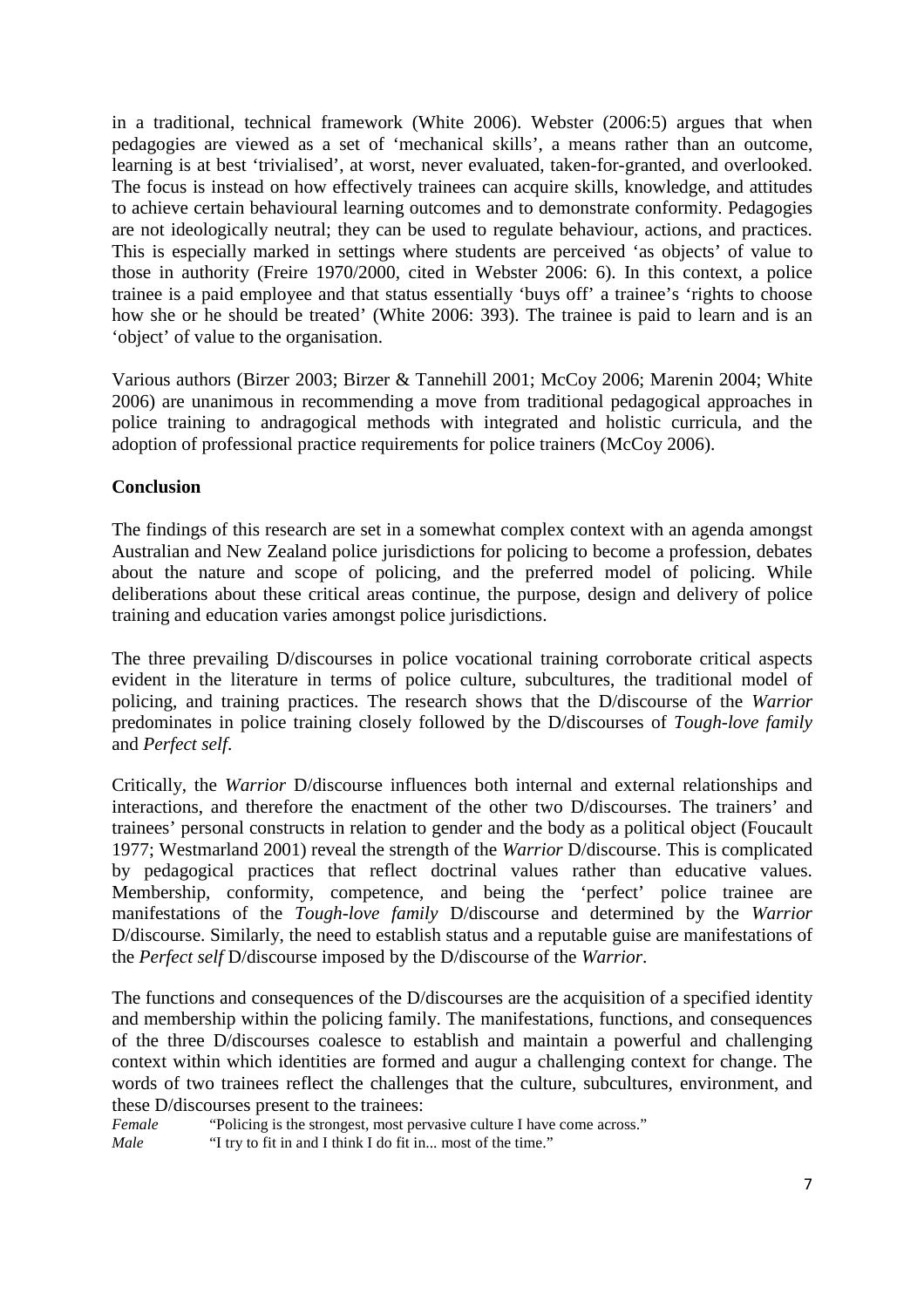#### **References**

- Adlam, R. (2002). 'Governmental rationalities in police leadership: An essay exploring some of the 'deep structure' in police leadership praxis'. Policing and Society, 12:1, 15-36.
- Birzer, M.L. (2003). 'The theory of andragogy applied to police training'. Policing: An International Journal of Police Strategies & Management, 26:1, 29-42.
- Birzer, M.L. and Tannehill, R. (2001). 'A more effective training approach for contemporary policing'. Police Quarterly, 4:2, 233-252.
- Bonifacio, P. (1991). The psychological effects of police work a psychodynamic approach. Plennum Press, New York.
- Brown, J. and Heidensohn, F. (2000). Gender and policing*.* MacMillan Press Ltd., Hampshire.
- Cain, T. N. (2002). 'Changing police procedures', in T. Prenzler and J. Ransley (eds.), Police reform: Building integrity (pp.146-158). Hawkins Press, Annandale, NSW.
- Cassell, C. and Walsh, S. (2004). 'Repertory grids', in C. Cassell and G. Symon (eds.), Essential guide to qualitative methods in organizational research (pp.61-72). Sage Publications Ltd., London.
- Chan, J.B.L. (1997). Changing police culture: Policing in a multicultural society. Cambridge University Press, Cambridge.
- Cherryholmes, C.H. (1988). Power and criticism: Poststructural investigations in Education*.* Teachers College Press, New York .
- Connell, R.W. (1995). Masculinities. Allen and Unwin, St Leonards, N.S.W.
- Connole, H. (1993). 'The research enterprise', in Study Guide: Issues and Methods in Research, H Connole, B Smith & R Wiseman (eds), University of South Australia, Underdale, pp.17-42 in EXR780 *Research Perspectives and Practices: Reader*. Geelong, Vic: Deakin University.
- Conti, N. (2006). 'Role call: Preprofessional socialization into police culture'. Policing & Society, 16:3, 221-242.
- Cowper, T.J. (2000). 'The myth of the "military model" of leadership in law Enforcement', Police Quarterly, 3:3, 228-246.
- Dick, P. and Cassell, C. (2004). 'The position of policewomen: a discourse analytic study'. Work, Employment and Society, 18:1, 51-72.
- Dick, P. and Jankowicz, D. (2001). 'A social constructionist account of police culture and its influence on the representation and progression of female officers: a repertory grid analysis in a UK police force'. Policing: An International Journal of Police Strategies and Management, 24:2, 181-199.
- Fairclough, N. (1995). Critical discourse analysis: The critical study of language. Pearson Education Limited, Harlow, Essex.
- Fielding, N. (1994). 'Cop canteen culture', in T. Newburn and E. Stanko (eds.), Just boys doing business: Men, masculinity and crime. Routledge, London.
- Fleming, J. and Lafferty, G. (2003). 'Equity confounded? Women in Australian police organisations'. Labour and Industry, 13:3, 37-49.
- Foster, J. (2003). 'Police cultures', in T. Newburn (ed.), *Handbook of Policing* (pp.196-227), Willan Publishing, Cullompton, Devon.
- Foucault, M. (1977). Discipline and punish: The birth of the prison, translated by A. Sheridan, Penguin Books Ltd., London.
- Fransella, F. and Bannister, D. (1977). A manual for repertory grid technique*.* Academic Press Inc Ltd., London: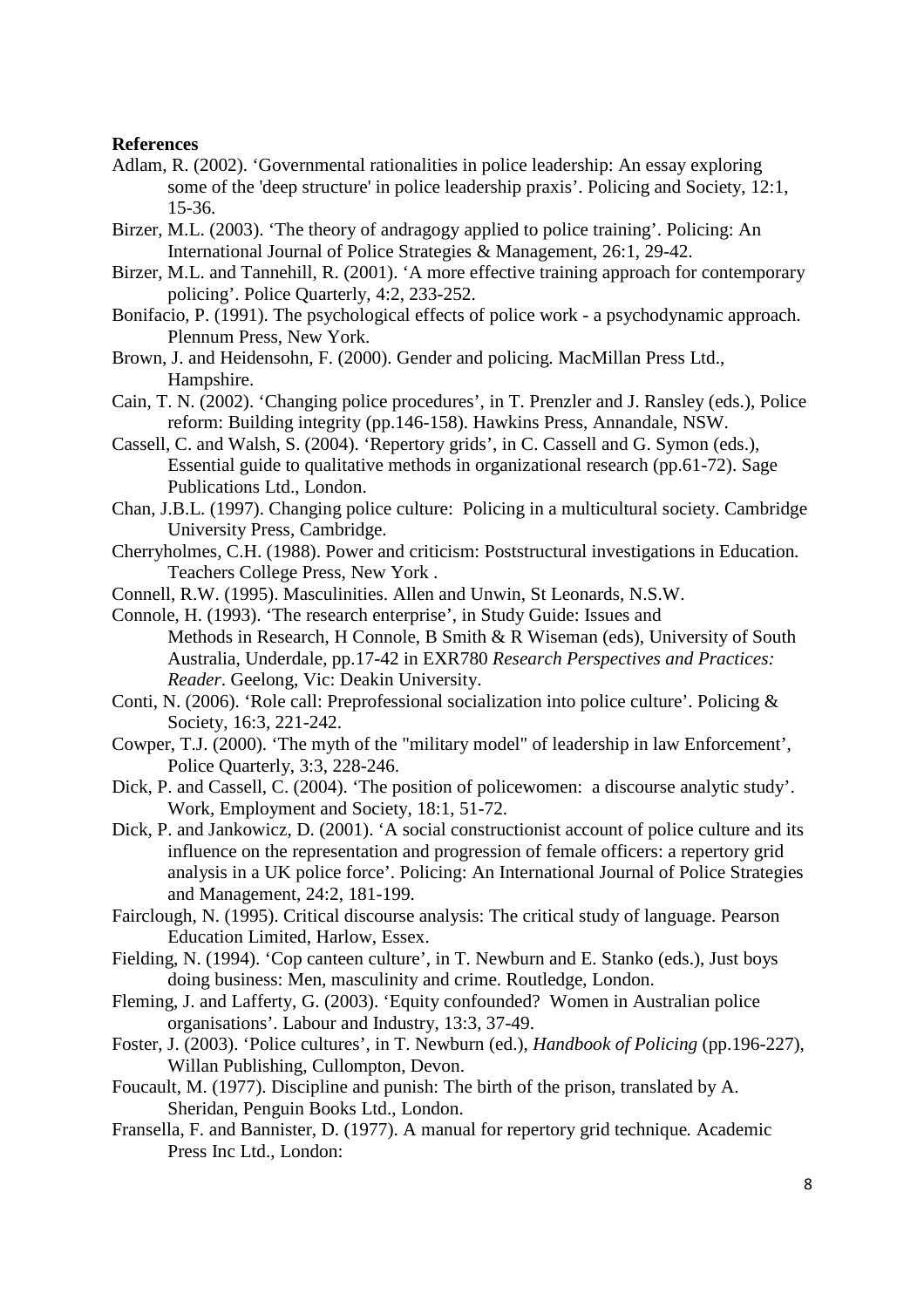Frewin, K. and Tuffin, K. (1998). 'Police status, conformity and internal pressure: a discursive analysis of police culture'. Discourse and Society, 9:2, 173-185.

- Garcia, V. ( 2005). 'Constructing the 'Other' within police culture: An analysis of a deviant unit within the police organization'. Police Practice and Research, 6:1, 65-80.
- Gee, J.P. (2004). 'Discourse analysis: What makes it critical?' in R. Rogers (ed.), An introduction to critical discourse analysis in education (pp.19-50), Lawrence Erlbaum Associates, Inc., Mahwah, New Jersey.
- Gee, J.P. (2005). An introduction to discourse analysis: Theory and method,  $2<sup>nd</sup>$  edn. Routledge, New York.
- Hall, D.E. (2004). Subjectivity. Routledge, New York.
- Hearn, J. & Collinson, D. (2006). 'Men, masculinities and workplace diversity/diversion: Power, intersections and contradictions', in A. M. Konrad, P. Prasad, and J. K. Pringle (eds), Handbook of workplace diversity. Sage Publications Ltd, London.
- Heidensohn, F. (1992). Women in control? The role of women in law enforcement*.* Oxford University Press, Oxford.
- Kappeler, V.E. Sluder, R.D. and Alpert, G.P. (2001). 'Breeding deviant conformity: the ideology and culture of police' in R. G. Dunham and G. P. Alpert (eds.), Critical issues in policing: Contemporary readings,  $4<sup>th</sup>$  edn. Waveland Press Inc., Prospect Heights, Illinois:
- Kratcoski, P.C. (2004). 'Police education and training in a global society: Guest editor's introduction'. Police Practice and Research, 5:2, 103-105.
- Lanyon, I.J. (2007). 'Professionalisation of policing in Australia: The implications for police managers', in M. Mitchell & J Casey (eds), Police leadership and management (pp. 107-123). The Federation Press, Annandale, NSW.
- Lanyon, I.J. (2009). 'Professionalisation of Australasian Policing It's Time for the Practitioners to Take the Lead'. Australasian Policing. A Journal of Professional Practice and Research, 1:1, 6-11.
- Lewis, C. (2007). 'Leading for integrity and effective accountability: A challenge from within', in M. Mitchell & J. Casey (eds), Police leadership and management (pp. 137-149), The Federation Press, Annandale, NSW.
- McCoy, M.R. (2006). 'Teaching style and the application of adult learning principles by police instructors'. Policing: An International Journal of Police Strategies and Management, 29:1, 77-91.
- Manning, P.K. (1977). Police work: the social organization of policing*.* The Massachusetts Institute of Technology Press (MITP), Cambridge.
- Marenin, O. (2004). 'Police training for democracy'. Police practice and Research, 5:2, 107- 123.
- Martin, S.E. and Jurik, N.C. (1996). Doing justice, doing gender. Sage Publications Inc., Thousand Oaks.
- Murray, J. (2002). 'Police culture: A critical component of community policing', Australian Journal of Forensic Sciences, 34, 57-71.
- Murray, J. (2005). 'Policing terrorism: A threat to community policing or just a shift in priorities?'. Police Practice and Research, 6:4, 347-361.
- Neyroud, P. and Beckley, A. (2001). Policing, ethics and human rights*.* Willan Publishing, Cullompton, Devon.
- Palmer, M. (1994). 'Managing a hierarchical para-military organization' in K. Bryett and C. Lewis (eds.), Un-peeling tradition: contemporary policing*.* MacMillan Education Australia Pty Ltd., South Melbourne.
- Panzarella, R. (2003). 'Leadership myths and realities' in R. Adlam and P.Villiers (eds.),